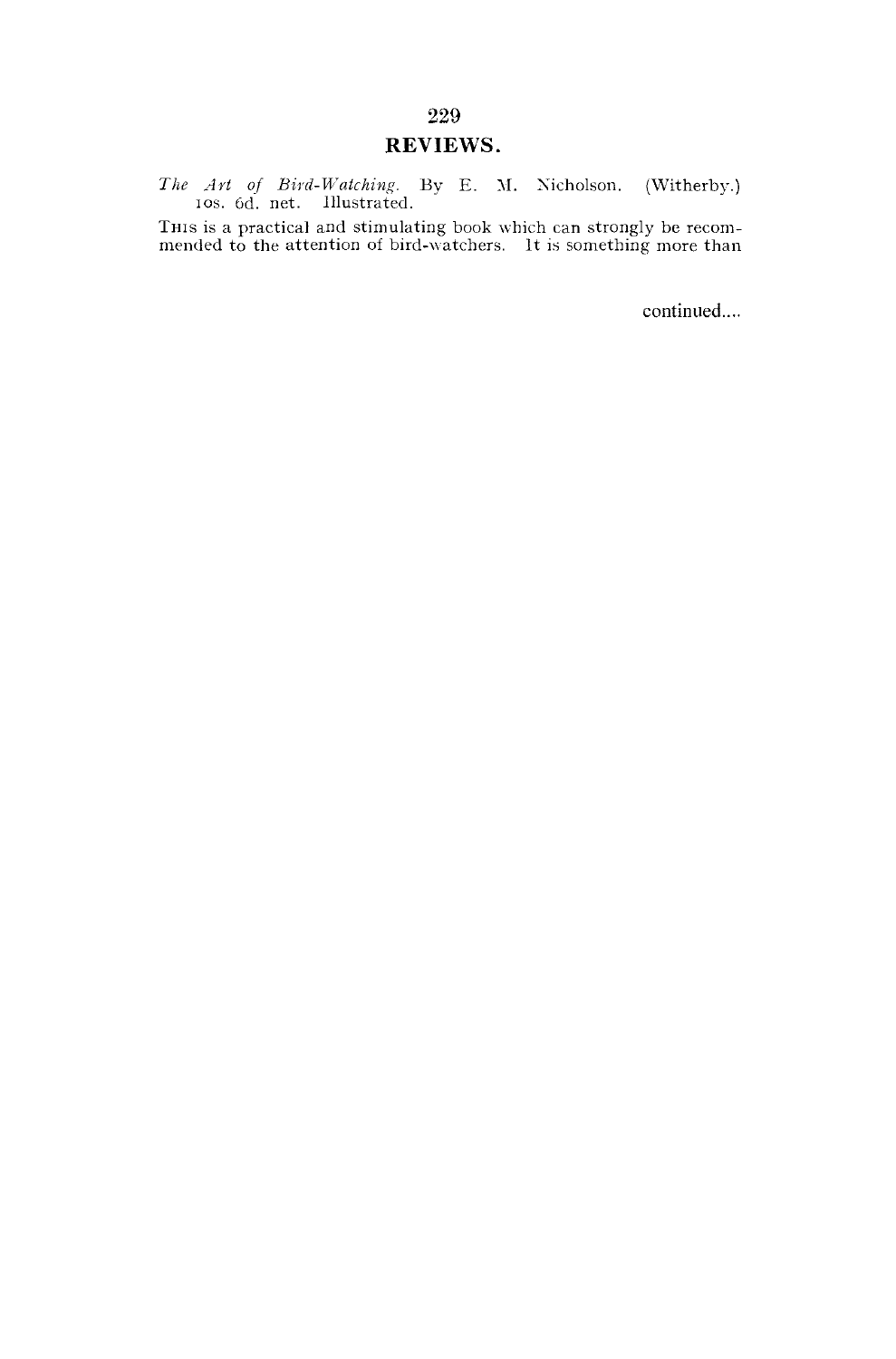that, for it raises fundamental questions of aim and methods. To these I shall return. Here let me sav that on the praetieal side the book will make a special appeal to those interested in the biology of field work ; it gives good detailed accounts of bird census work, ringing and trapping, and of the study of the inter-relations of birds, other animals and plants, now familiar as ecology. Generally useful are the hints on field equipment, method, and subjects for study.

From the wide range of matters dealt with it is possible here to select only a few for adequate comment. Among these I include the subject of the bird-watcher's chief implement, his field-glass. It would be an interesting and lively experience to hear the comments of a dozen representative bird-watchers and opticians on Mr. Nicholson's views (p. 21). He condemns outright the non-prismatic pattern, chiefly on the ground that one sees through it two intersecting circles instead of one. But that is only the case when the instrument has no bending bar. If the non-prismatic glass has its defects, it has one merit : good illumination and, according to an expert optician, it distorts an approaching object less than the prismatic. Still, most will agree with Mr. Nicholson that the best all-round glass is a prismatic  $6 \vee \sigma \delta \vee$ . After using (and losing) a Goerz  $8 \times$  and a Ross ro $\times$ , both prismatic, I find myself with a  $5 \times$  non-prismatic, with bending bar, for tent work, and a  $12 \times$  prismatic for long work. The first has served its purpose well. With the second I find it sometimes difficult to " pick  $\overline{u}$ <sup>y</sup>. But, whatever the glass, one has to sacrifice something. Hence vast scope for differences of opinion. 1 know of one man who professes to prefer a telescope to anv form of binocular.

Mr. Nicholson selects certain subjects for detailed treatment. Among these is the difficult one of bird utterances (pp. 60-70). He gives an excellent study syllabus, and raises the question of the method of recording, which is fundamental. For indicating length, stress and pitch he recommends the signs invented by Mr. Rowan. To the reader they would be easier to follow if each sign were attached closely to the corresponding syllable instead of being suspended at an appreciable distance above the word. In the form given they also create difficulties for the printer. Mr. Nicholson makes no suggestion as to how the specific quality of the sounds uttered by birds is to be symbolized. At present we depend on similes and our own notation. From a scientific point of view that is inadequate, for a bird is physically incapable of uttering certain of our sounds, e.g., the labial P, which we nevertheless use in recording its sounds ; and it utters, or at least seems to me to utter, sounds for which we have no equivalent. The first condition of a satisfactory treatment of bird utterance is a careful phonetic study, and then the choice of a set of phonetic symbols, one symbol for each distinct sound, a new symbol for sounds purely avian. That could be done only by a capable field-naturalist who had gone through the usual phonetic course prescribed by a University.

I would add to Mr. Nicholson's study syllabus the recording of the movements of the mandibles in utterance. I have found them useful in determining a sound not within hearing, and sometimes also in establishing the specific quality of a sound group when modified by change of one sound element or by stuttering in excitement or by extreme change of pitch. Such records would help also to check a tendency to credit birds with more notes than they actually possess.

I turn to the thorny problem of bird mentality. Mr. Nicholson very properly points out that the bird-watcher " should take the trouble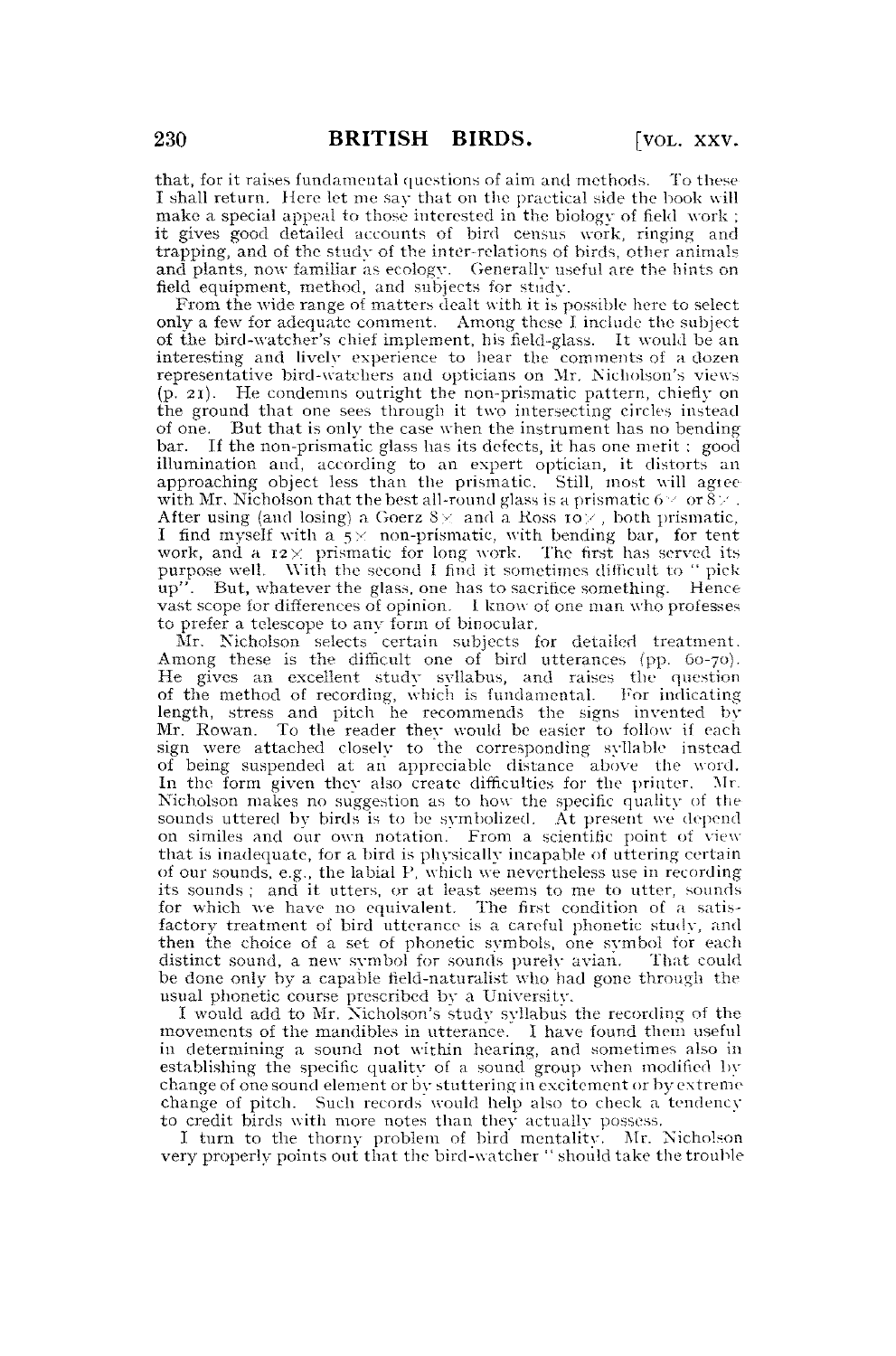to gain something like a true idea of bird-mind, since the only alternative is to use a false one " (p. 180). What he says further is equally to the point, especially with respect to the law of economy of hypothesis, which here means that bird behaviour should be interpreted in terms of the lowest grade of mentality that will fit the facts.  $\overline{\phantom{a}}$ follows from the verv definition of a cause as the least antecedent that will account for the given result. But there is yet another question that might be raised, still more fundamental. It is whether the fieldnaturalist *qua* field-naturalist need concern himself, or is welladvised to concern himself, with the direct study of mind at all. That it is possible to study animal behaviour without reference to mind, and in terms only of physical stimulus and reaction, no one will deny who admits the continuity of physical process from sense organ to effector (muscle or gland). Granted, then, that the field-worker *qua*  field-worker can avoid the mental reference in his work, should he do so ? It is no part of my business as reviewer to discuss this question on its own merits. But something may be said of it as part of the general question of the scope of the bird-watcher's work raised by Mr. Nicholson.

The specific job of the field-worker is clearly the scientific study of the physical reactions of animals under natural conditions. That is what he mainly does and is alone in doing. To this he can and should add the record of perceptible external physical stimuli. That leaves the account still incomplete, even on the physical side. remains, firstly, the internal physical stimuli and the physical processes in the nervous tracts or conductors. The study of these internal processes the field-worker *qua* field-worker wisely leaves to the physiologist, who, working by methods of his own, thus completes the behaviour account on the physical side. There remains, secondly, the mental account. Now nothing can be known of the sub-human mind except by inference from physical behaviour or physical structure. This inference is the peculiar job of the psychologist working with a tech-nique totally different from that of the field-worker, a technique that involves special training and knowledge. This being so, it is a strange reflection upon the status of psychology that, whereas the field-worker would not dream of pronouncing upon the internal physical processes which he cannot perceive and therefore leaves to the physiologist, he has usually no hesitation in pronouncing boldly and abundantly on. those internal mental processes which equally he cannot perceive. Field-work, physiology, psychology, each has its own technique and demands a special training. Xot only is the field-worker not equipped *qua* field-worker for psychological inference, but attempts on his part to explain the physical by the mental have often the unfortunate effect of leaving him content not to pursue the external physical stimulus. Hence his own due account is left incomplete on the physical side. What psychology has suffered from most is incomplete physical data. I may add that it took me personally some years to decide to cut the mental factor out of my field-work. Once the decision made, there came a sense of release. One was left with observable facts and was quit of problems for which, under the given conditions, there could be no solution.

What is said in the preceding paragraph is in nowise inconsistent with Mr. Nicholson's advice to bird-watchers to make themselves familiar with the problems and results of modern comparative psychology. There is at present a regrettable gap between the work of the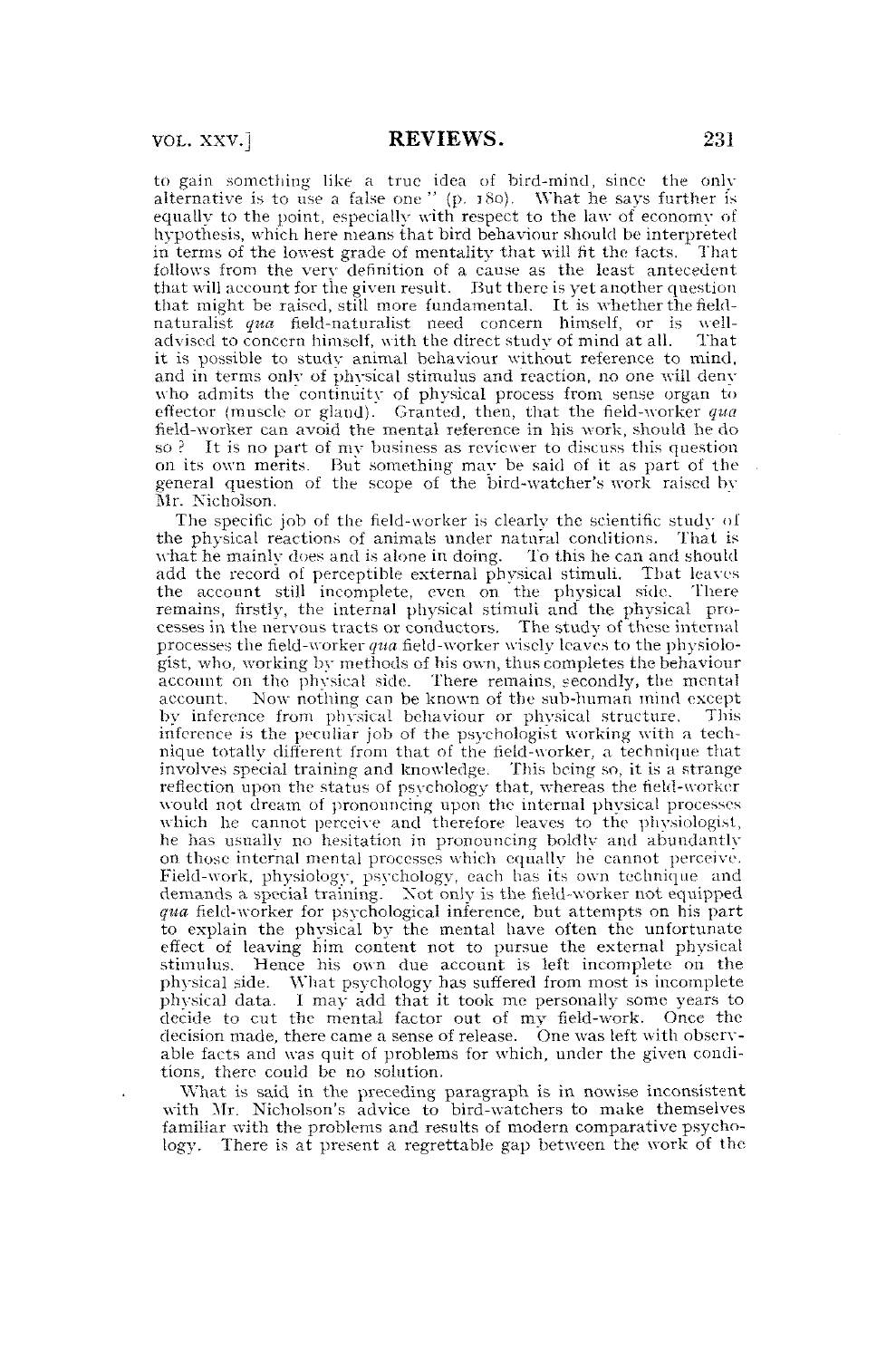psychologist and that of the field-worker. The latter knows little of the vast amount of valuable experimental work done by the former, and the psychologist seems unaware of the considerable output of first-class observational field-work. It is to be hoped that one effect of the creation of that "Society of Bird-Watchers" that Mr. Nicholson contemplates will be the bridging of the gap. Whether the birdwatcher is contributing facts to biology, in the field of distribution, or to psychology, in the vaster field of behaviour, one of the conditions of his efficiency is contact with workers in other parts of his field.

F. B. KIRKMAN.

*A Bird-Painter's Sketch Book.* Written and illustrated by Philip Rickman. (Eyre & Spottiswoode.) 30s. net.

THOSE who have visited Mr. Rickman's exhibitions will know that he can draw birds very well, and not only that, but that he can compose and paint a very nice picture. This volume is welcome in giving us a more intimate and varied view of his work. The delicate sketches in monochrome are especially attractive and have been very well reproduced. In some of these Mr. Rickman has caught attitude and general appearance very well, as in the Great Crested Grebes, Shovelers and Smew ; in others, such as the Dunlin and the Moss Pond at Netherby, we have delightful little finished sketches, while yet in others we have detail and attitude combined, as in the studies of young Woodcock and the page devoted to Snipe. Here and there, as in the Raven and Bullfinch, there is a tendency to an unnatural smoothness, which we hope Mr. Rickman will not cultivate. Of the coloured plates, the Smews and Goldeneyes on the edge of the tide and the Pheasants on the plough are perhaps the best pictures, but the Scottish moss in spring with a Snipe drumming in the sky makes a strong appeal by its naturalness. That the artist can master detail is shown by the series of Pheasant feathers in colour. The text to accompany such sketches is always a difficulty, and Mr. Rickman's detailed descriptions of the species depicted, with a few, rather trivial, notes on their habits, is not, we think, the best solution that could have been devised. A more informal collection of notes on what he had seen while making his sketches, such as the curious attitude adopted by young Woodcock and the actions of the old birds which he watched pairing, might have been more appropriate and interesting. It is, however, for the sketches themselves that the book will be valued, and for these we have nothing but admiration.

*The Birds of the Air or British Birds in their Haunts.* By Allen W.  $(A, \& C. Black.)$  Illustrated.

THE author's pen and ink sketches distinguish this book from so many similar rather trivial accounts of birds seen in various parts of the British Islands. Most of the sketches are good,and many of them are really excellent, and most characteristic of the species depicted. These drawings are certainly generously distributed throughout the book, and it is perhaps rather ungracious to suggest that we should have appreciated a still greater proportion of space to have been so occupied. Mr. Seaby takes us from the Scilly Islands to the most northern point of the Shetlands and writes pleasantly of the birds he saw in the widely different haunts in which he sought them out. He has certainly covered a great deal of ground and gives a " snapshot " of a large number of species, but it is usually not more than a brief view before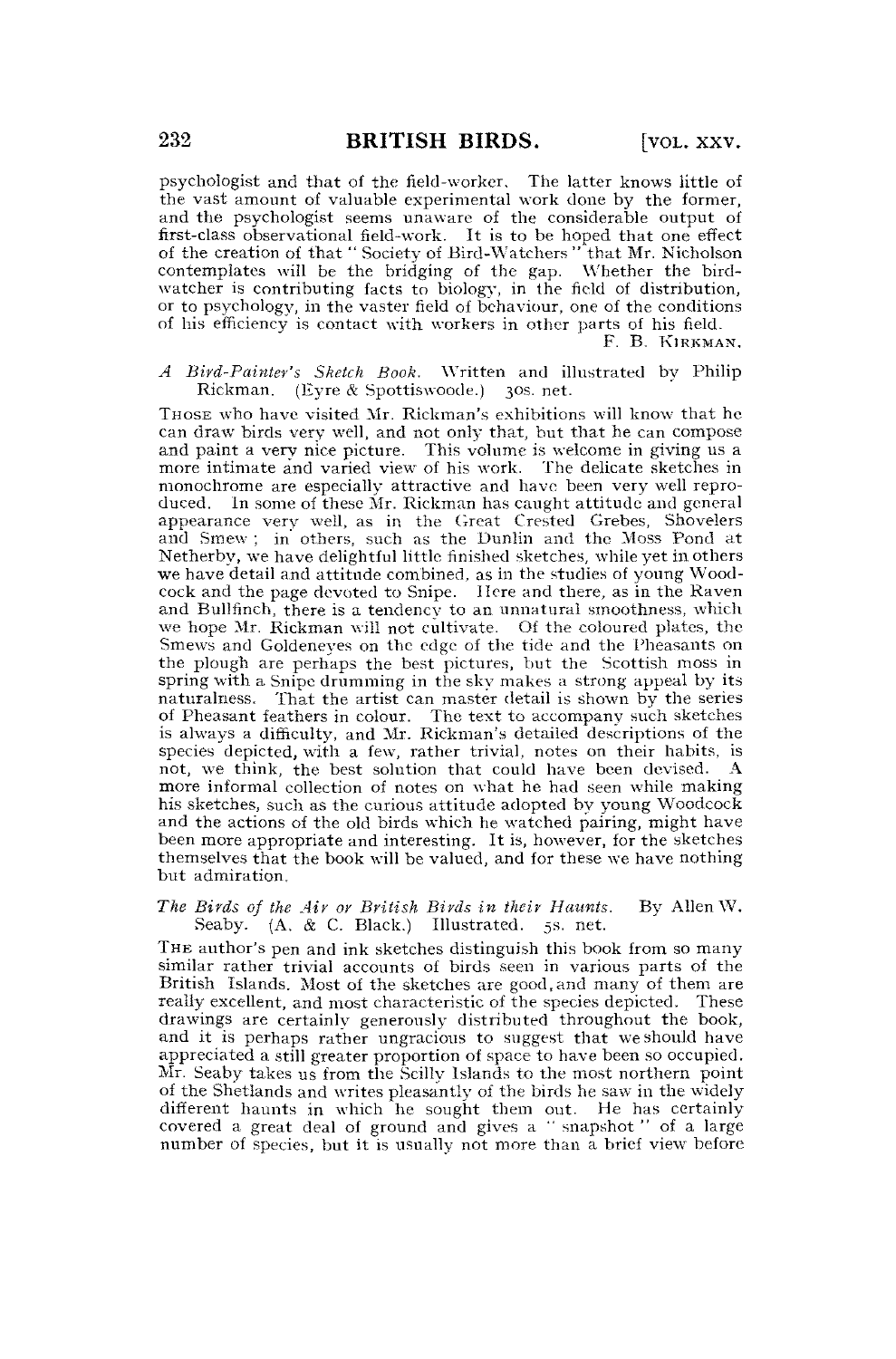we pass on to the next attraction. These sketches, both verbal and line, may lead a reader to begin to study birds, and this, we assume, is the object of the book, which is thus welcome.

# *Nature by Night.* Bv Arthur R. Thompson. Illustrated. 12s. 6d. (Ivor Nicholson & Watson.)

MR. THOMPSON is an entomologist, and this has led him out at night and thus into a field of observation which has certainly been much neglected. More than half the book is devoted to mammals, and here the author seems to have met his best success both in observations and photographs, and especially with badgers. Two chapters are devoted to birds, but there is little novelty in the observations made, and except for a series of Barn-Owls in a loft the photographs are daylight ones, while those of the Eagle-Owl and White-fronted Goose appear to be from captive birds. Other chapters are devoted to reptiles, amphibians and insects.

The photographs throughout the book are excellent and very well reproduced. Those of the badgers, which are among the few taken by flashlight, are most attractive and interesting.

*The Grey Squirrel.* By A. D. Middleton. (Sidgwick & Jackson.) 4s. 6d. net. Illustrated.

M R. MIDDLETON has contributed a valuable scientific paper on the grey squirrel to the *Proceedings of the Zoological Society,* and the present work is a more popular account of our knowledge of the animal in this country. Ornithologists will be specially interested in what the author has to say about the grey squirrel's habit of eating the eggs and young of birds. Lists are given of eighteen species of birds whose eggs or young have been observed to have been taken, but Mr. Middleton states that there are no quantitative data, so that a reasoned discussion of what effect the squirrel has upon bird populations in woodland districts is impossible. He states, however, that in many such districts the grey squirrel has reached an average population of two per acre, and, quoting Mr. E. M. Nicholson's estimate that five breeding pairs of all species per acre is a heavy bird population for woodland, he concludes that it would not be a formidable task for a pair of squirrels to eat every egg five birds could lay in a season. That such a thing ever occurs is, however, not likely, as eggs and young birds appear to form only occasional items in the grey squirrel's diet, and the chief harm it does is to fruit, corn, and trees. It is interesting to note that this squirrel peels the bark from deciduous trees, whereas the red squirrel specializes on conifers. Ornithologists will probably agree that the grey squirrel is an alien animal that we can well do without, but more observations are certainly required before we can say exactly what effect it has generally on birds, and particularly in those districts where it is numerous, and at those times when vegetable food is scarce.

# BIRDS IN LOCAL REPORTS AND TRANSACTIONS.

# *Report of the Oxford Ornithological Society on the Birds of Oxfordshire, Berkshire and Buckinghamshire,* 1930.

THE activities of this Society continue to enlarge and its Reports become of increasing importance. Mr. W. B. Alexander's appointment in 1930 to carry out a three-year programme of research in economic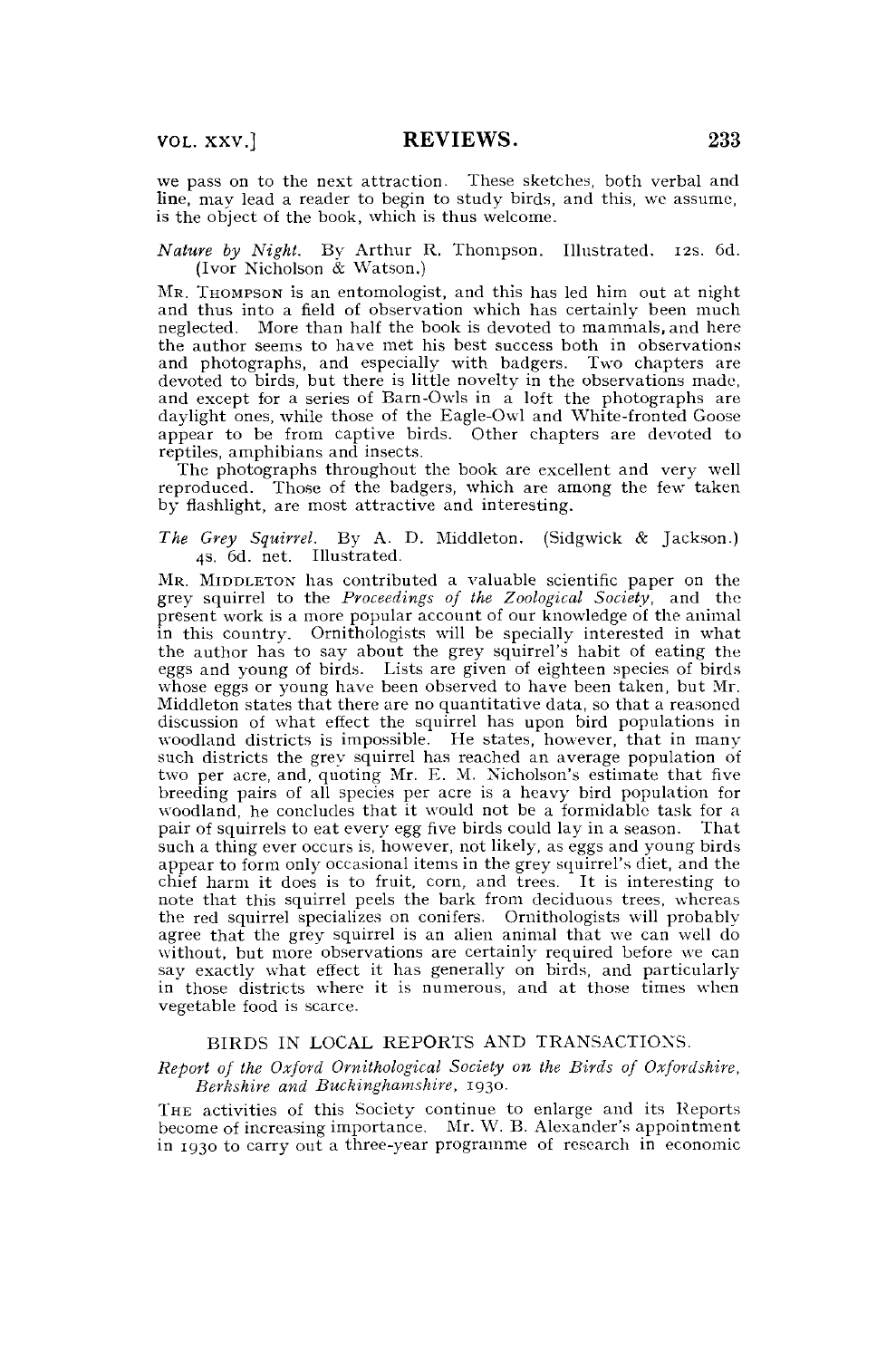ornithology and to act as director and supervisor of the Society's organized activities in the field was an important step forward. With a constantly changing undergraduate membership it is most important that continuity and progress shall be maintained by active permanent officials, and Oxford is fortunate indeed to have both Mr. B. \Y. Tucker and Mr. W. B. Alexander.

The county reports contain much information of interest on local distribution, fluctuations in numbers, dates, and so on, of common birds, as well as notes of wider interest on rarer birds. A separate section is reserved for eight species to which special attention has been directed, and this has points of considerable value.

The following items of special interest, all of which were in 1930 except those dated 1929, may be noted : in Oxfordshire a Golden Oriole on May 1st, a Great Grey Shrike from May 3rd to 11th, several Black Redstarts (January, February, March and November), a Gadwall on November 10th, 1929, Ruffs so earlv as March 12th two years running, a Common Sandpiper wintering two years, and the breeding of the Tufted Duck at Evnsham Hall in 1926 and subsequently. In Berkshire a Grey Wagtail nesting near Reading for the fourth consecutive year, a Dipper seen on November 12th and a Common Scoter in August. In Buckinghamshire the chief event recorded was the nesting of the Common Sandpiper near Leighton Buzzard in 1929.

# *Transactions of the Norfolk and Xorwich Naturalists' Society for* 1929-30.

The President, Mr. G. H. Gurney, takes as his subject for the yearly address " The Mentality of Birds, with some notes on Sexual Selection' which is founded upon observation of birds in captivity. The report of the Committee on " Wild Bird Protection in Norfolk in T930 " is full of notes on the status of the more interesting breeding birds and references to the occurrence of rarities. Under Broadland, which refers chiefly to Hickling, the Bittern, Bearded Tit, Marsh- and Montagu's Harriers and Short-eared Owl did well during the year; on Seolt Head Island there were two nests of Roseate Terns, about five hundred pairs of Sandwich Terns and twenty-two nests of Oyster-Catchers ; from Cley we have brief notes by Mr. R. M. Garnett of many birds observed during the year. Several beautiful photographs, well reproduced, adorn the Report.

## *The London Naturalist for the Year* 1930.

The Ornithological section of the London Natural History Society continues to be very active. Under Records for 1930 we find grouped under counties condensed notes, very useful for reference, of birds new to previously published lists, as well as records of interest, many of the latter coming from the London reservoirs. A well drawn-up paper on " Birds of the Harrow District, 1925-1930 " is contributed by Mr. T. H. Harrisson, who, with his brother, certainly made very good use (from our point of view) of his time at the school. The good use (from our point of view) of his time at the school. carefully annotated list of birds includes no less than 157 species recorded by the author and his friends in six years within a radius of five miles of Harrow-on-the-Hill. A notable point brought out by Mr. Harrisson is that in the period covered a definite increase has been noted in twenty-seven nesting species and a decrease in only seven. Mr. Harrisson suggests as a tentative theory that this may be due to the rapid increase in houses and housing estates and a consequent concentration in remaining untouched areas—a driving inwards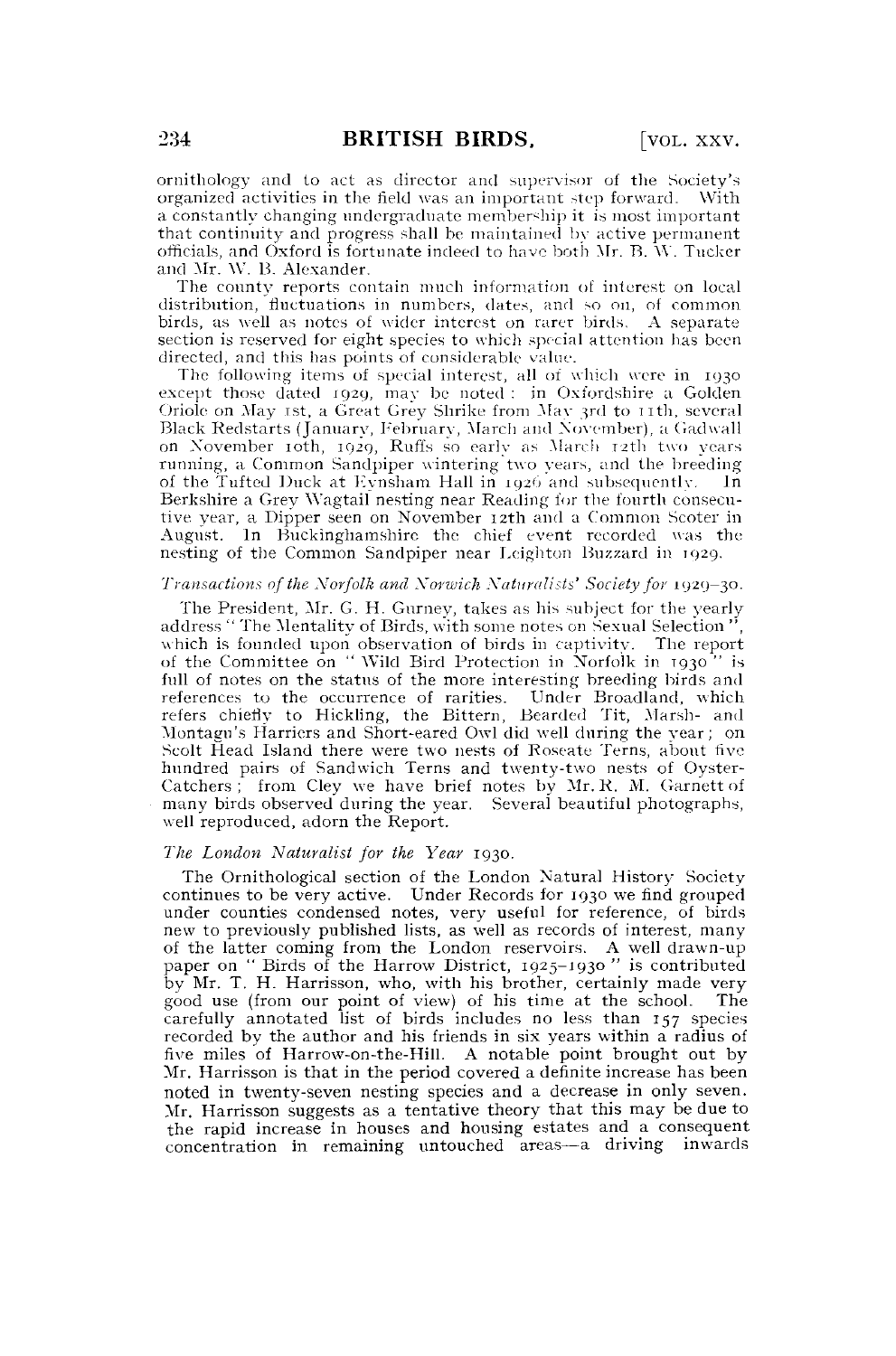rather than outwards. This appears to have forced certain species to occupy unsuitable terrain and, if Mr. Harrisson's theory is correct, one can scarcely expect such an increase to be more than temporary. It is to be hoped that systematic observations bearing on this interesting question will continue to be made.

*Cardiff Naturalists' Society, Report and Transactions,* Vol. LXTT., 1929.

In this Report, published in 1931, we find a paper by Messrs. G. S.<br>Ingram and H. M. Salmon on the birds which have been observed, chiefly by the authors in the last ten years, at the Llanishen Reservoirs on the outskirts of Cardiff. A Scandinavian Lesser Black-backed Gull (Larus f. fuscus) is noted as identified on October 12th, 1930, while one on January 20th, 1929, has already been recorded in our pages (Vol. XXIII., p. 251). A further paper bv the same authors, entitled "Ornithological Xotes, 1928-9", gives details of the more interesting occurrences reported in the period.

*Report CM Somerset Birds,* 1930. By Rev. F. *L,* Blathwayt. and B. \V. Tucker.

This report, as usual, is well and carefully drawn up, and has a number of useful and interesting items. The Willow-Tit (Parus a. klein*schmidti)* was satisfactorily identified, and can now be definitely added to the county list, though its status and distribution are still to be determined. The Crossbill *(Loxia c. curvirosira)* is definitely recorded as breeding near Wellington, the nest being found and the bird watched on to it, while in Ashton Park two birds were observed in the act of pairing and a, male was seen a month later feeding a striped bird. Blackcaps arc reported in February ; the Peregrine again nested in an inland locality ; three Grey Phalaropes are recorded in addition to those already mentioned in these pages (Vol.  $XXIV$ , pp. 166 and 226); and the Tufted Duck is considered to be now well established in the county as a breeding-species. Mr. Meeson's notable discoveries of the breeding of the Garganev and Spotted Crake have already been recorded in our pages (Vol.  $XXIV.$ , pp. 54 and 56).

#### *Report of the Cambridge Bird Club,* 1930.

Cambridge are fortunate in having a very keen band of ornithologist undergraduates now in residence. Besides general observations on birds in the county, special enquiries are being conducted on corporate lines concerning the local distribution of certain species and flightlines and roosts. Careful observations have also been made, with very useful results, on migrant waders at the Cambridge Sewage Farm. Mr. D. L. Lack has already published in our pages two accounts of these observations (Vol. XXIV., pp. 145 and 280), but further details will be found here. We are glad to see that it is intended to issue shortly a county l welcome piece of work. Data on the local status of regular residents and winter visitors are being collected with this end in view.

#### *Report on the Birds of Wiltshire for* 1930. Edited by the Rev. M. W. Willson.

THIS is the second year of the Reports on Wiltshire birds, as revived by Mr. Willson, who, we are glad to see, has an increased number of observers. No striking events are chronicled, but there are a number of useful distributional notes. The Dipper has been recorded to breed